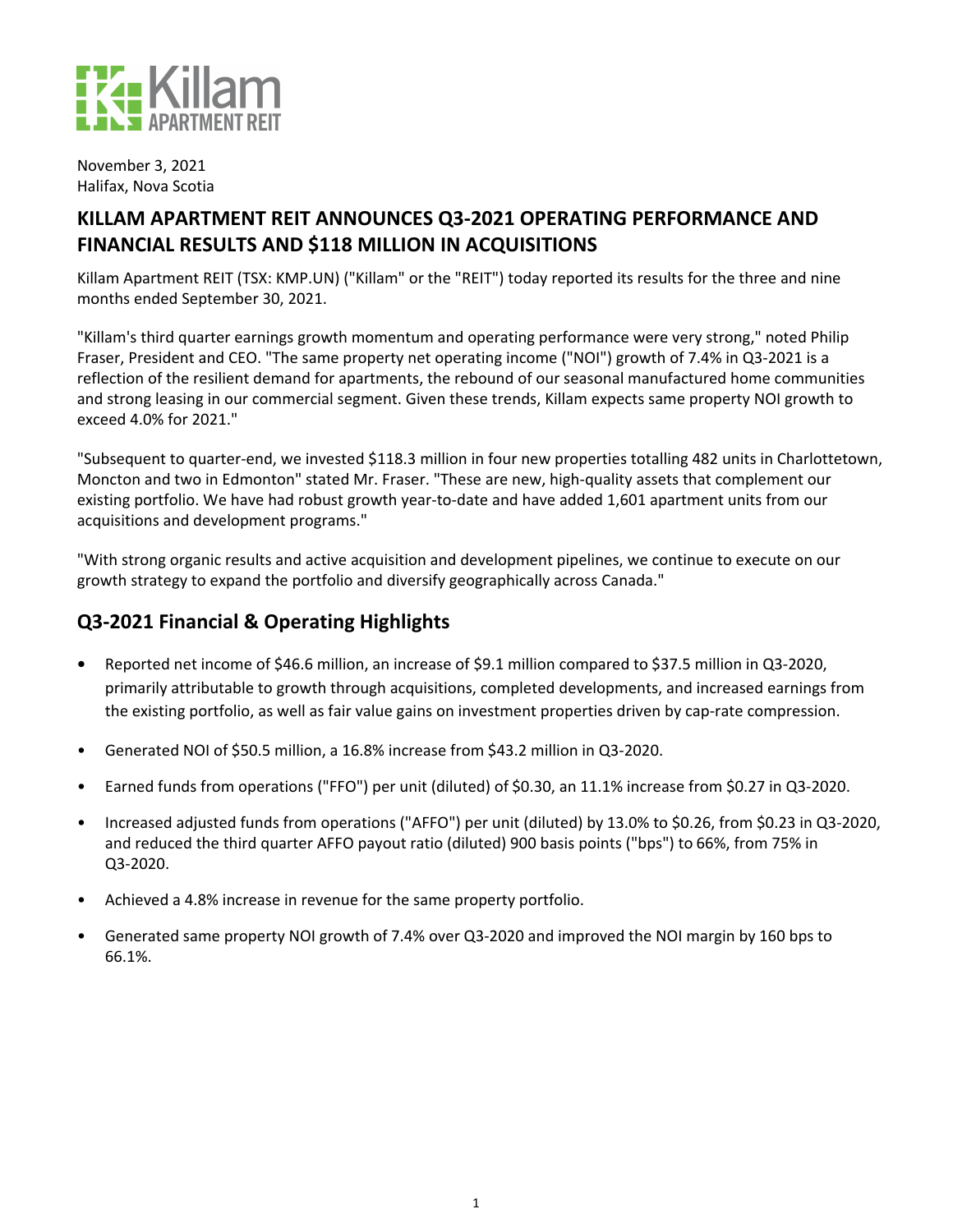|                                                      | Three months ended September 30, Nine months ended September 30, |          |             |           |           |             |
|------------------------------------------------------|------------------------------------------------------------------|----------|-------------|-----------|-----------|-------------|
| (000's)                                              | 2021                                                             | 2020     | Change      | 2021      | 2020      | Change      |
| Property revenue                                     | \$76,244                                                         | \$66,653 | 14.4%       | \$213,919 | \$194,846 | 9.8%        |
| Net operating income                                 | \$50,455                                                         | \$43,198 | 16.8%       | \$135,315 | \$122,335 | 10.6%       |
| Net income                                           | \$46,634                                                         | \$37,465 | 24.5%       | \$210,726 | \$97,476  | 116.2%      |
| FFO <sup>(1)</sup>                                   | \$34,246                                                         | \$28,513 | 20.1%       | \$88,721  | \$78,142  | 13.5%       |
| FFO per unit (diluted) <sup>(1)</sup>                | \$0.30                                                           | \$0.27   | 11.1%       | \$0.80    | \$0.75    | 6.7%        |
| AFFO per unit (diluted) <sup>(1)</sup>               | \$0.26                                                           | \$0.23   | 13.0%       | \$0.68    | \$0.63    | 7.9%        |
| AFFO payout ratio – diluted $(1)$                    | 66%                                                              | 75%      | $(900)$ bps | 76%       | 82%       | $(600)$ bps |
| AFFO payout ratio - rolling 12 months <sup>(1)</sup> | 77%                                                              | 81%      | (400) bps   |           |           |             |
| Same property apartment occupancy <sup>(2)</sup>     | 97.4%                                                            | 96.5%    | 90 bps      |           |           |             |
| Same property revenue growth                         | 4.8%                                                             |          |             | 3.7%      |           |             |
| Same property net operating income growth            | 7.4%                                                             |          |             | 5.0%      |           |             |

(1) FFO and AFFO are defined in "Non-IFRS Measures" on page 6. A reconciliation between net income and FFO and a reconciliation from FFO *to AFFO are included on page 5.*

*(2) Occupancy represents actual residential rental revenue, net of vacancy, as a percentage of gross potential residential rent.*

| Debt Metrics As At                      | September 30, 2021 December 31, 2020 |       | Change            |
|-----------------------------------------|--------------------------------------|-------|-------------------|
| Debt to total assets <sup>(1)</sup>     | 44.1%                                | 44.6% | $(50)$ bps        |
| Weighted average mortgage interest rate | 2.61%                                | 2.69% | $(8)$ bps         |
| Weighted average years to debt maturity | 4.1                                  |       | 4.6 $(0.5)$ years |
| Interest coverage ratio                 | 3.52x                                | 3.36x | 4.8%              |

*(1) Debt to total assets and interest coverage ratio are defined in Supplementary Financial Measures on page 7.*

## **Summary of Q3-2021 Results and Operations**

#### **Achieved Net Income of \$46.6 Million**

Killam earned net income of \$46.6 million in Q3-2021, compared to \$37.5 million in Q3-2020. The increase in net income is primarily attributable to growth through acquisitions, completed developments, and increased earnings from the existing portfolio as well as fair value gains on investment properties, driven by revenue growth and caprate compression.

#### Delivered Value Through FFO per Unit Growth of 11.1% and AFFO per Unit Growth of 13.0%

Killam generated FFO per unit of \$0.30 in Q3-2021, 11.1% higher than \$0.27 per unit generated in Q3-2020. AFFO per unit increased 13.0% in Q3-2021 to \$0.26, compared to \$0.23 in Q3-2020. FFO and AFFO growth were primarily attributable to increased NOI from strong same property performance and incremental contributions from recent acquisitions and completed developments. This growth was partially offset by an 8.1% increase in the weighted average number of units outstanding.

#### **Strong Same Property NOI Growth of 7.4%**

Killam achieved 7.4% growth in same property consolidated NOI and a 160 bps improvement in its operating margin during the quarter. This improvement was driven by 4.8% growth in same property revenue, and only a modest 0.2% increase in operating expenses. A 3.4% increase in apartment rental rates and a 90 bps increase in occupancy drove overall revenue growth. Operating expenses remained relatively flat quarter-over-quarter as a result of operating and energy efficiencies, as well as successful property tax appeals.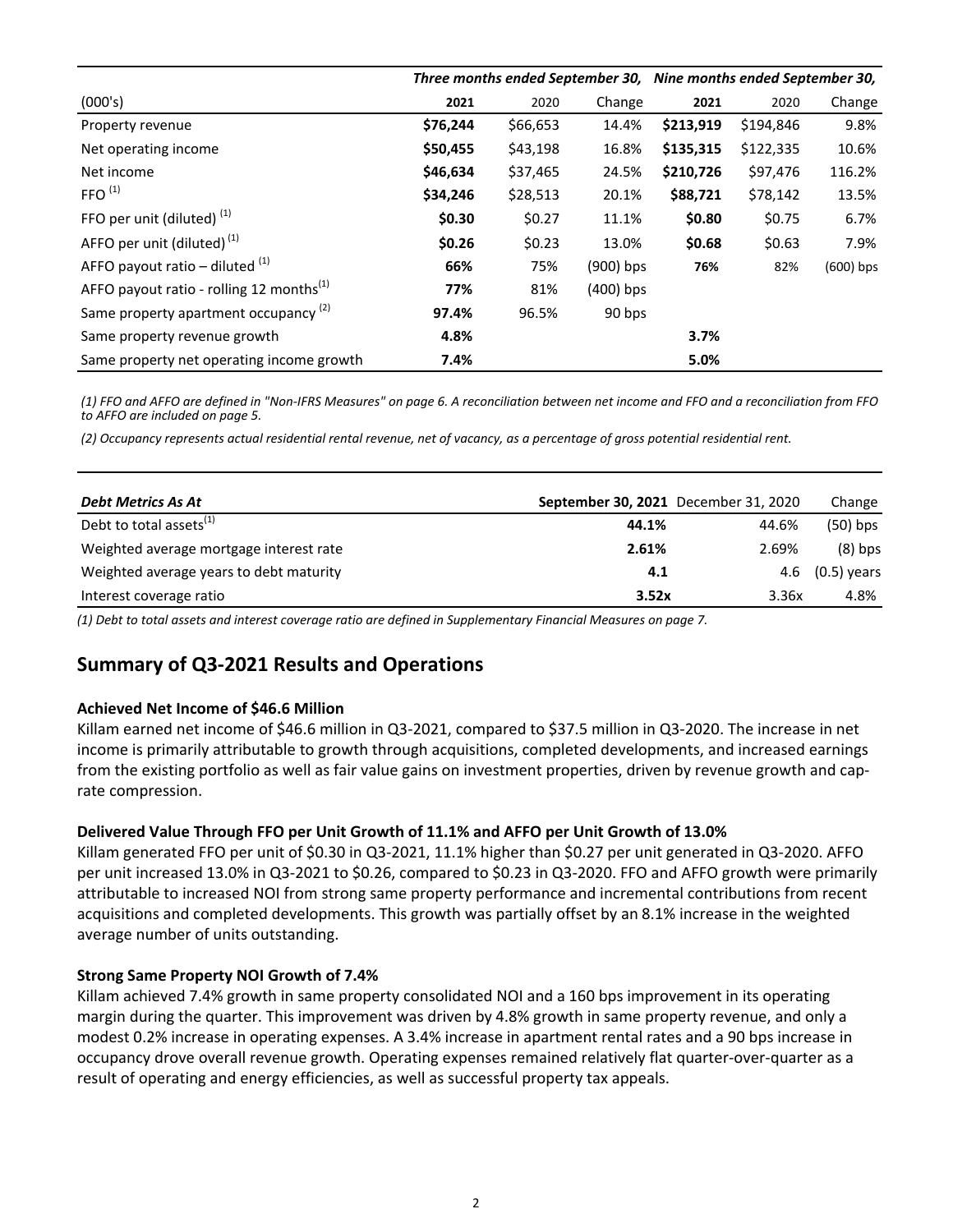Killam's same property apartment NOI increased 5.8% during Q3-2021. MHC same property NOI, which accounts for 6.9% of total NOI, generated 12.8% growth from the rebound of seasonal occupancy as many COVID-19 related restrictions were lifted. Commercial same property NOI, which accounts for 5.1% of total NOI, generated 27.9% growth in the quarter as a result of higher occupancy and reduced rent abatements related to COVID-19.

### **Enhanced Top-line Performance from Unit Turns and Repositionings**

Demand remains strong for units on turnover with Killam achieving 7.7% rental rate growth on unit turns and repositionings during the quarter. Overall, same property apartment revenue growth during the quarter was up 4.1%.

### Substantial Development Activity Underway and Strong Contributions from Recently Completed Developments

Killam continues to advance its development pipeline with five active developments underway, totalling 685 units (497 units representing Killam's percentage ownership) for an expected total development cost of \$328.1 million (\$236.5 million for Killam's ownership interest). Year-to-date, Killam has invested \$51.8 million in active development projects, the majority of which was funded through construction loans.

Killam's three recently completed developments totalling 349 units, being Nolan Hill, Shorefront and 10 Harley, contributed \$0.7 million in FFO growth during Q3-2021. These developments are fully leased and are expected to contribute \$3.0 million in FFO on an annualized basis.

### **Cap-rate Compression and Strong Rent Growth Support \$26 Million in Fair Value Gains**

Killam recorded \$25.8 million in fair value gains related to its investment properties in Q3-2021, supported by caprate compression in New Brunswick and its Ontario MHC portfolio, as well as robust NOI growth driven by strong apartment fundamentals. Killam's weighted average cap-rate for its apartment portfolio as at September 30, 2021, was 4.42%, a 25 bps reduction from December 31, 2020.

#### Lower Interest Rates Contribute to Earnings Growth

Killam benefited from lower interest rates on mortgage refinancings completed during the quarter. Killam refinanced \$27.3 million of maturing debt with \$37.0 million of new debt at a weighted average interest rate of 1.98%, 43 bps lower than the weighted average interest rate of the maturing debt.

#### **COVID-19 Impact on Operations**

Since the onset of the global pandemic in March 2020, Killam has focused on ensuring the continued health and safety of its employees, tenants, stakeholders and communities. Killam's rent collection remains strong, with rent collection rates above 99%. To date, the pandemic has not resulted in any material change to Killam's operations or strategy. Details on Killam's financial impact from COVID-19 are included in Killam's 2020 Management Discussion and Analysis, available on SEDAR at www.sedar.com.

#### **Q4-2021 Acquisitions**

## 140 Dale Drive, Charlottetown, PE

On October 6, 2021, Killam purchased 140 Dale Drive, a new 61-unit, four-storey, wood-frame apartment building in Charlottetown, PE for \$15.3 million (\$251,000 per unit). This building contains 30 affordable rental units as part of a Canada Mortgage and Housing Corporation National Housing Strategy program that supports rental housing construction projects to encourage a stable supply of rental housing for middle-class families across Canada. This program provides a lower interest rate on the property's debt financing, as well as an operating grant and a reduction on the municipal portion of the building property taxes.

The average monthly rent for the affordable units is \$971 (\$1.14 per square foot) at 65% of market rents, while the average market units are \$1,502 (\$1.76 per square foot), representing a stabilized all-cash yield of 4.2%. The property opened in January 2021 and is currently 98% leased. Killam has a five-year Environmental, Social and Governance ("ESG") goal to increase its affordable housing units by 20% by 2025 from its base of 750 units as at December 31, 2020. This purchase, along with the 78 affordable units acquired with the Nolan Hill property in January 2021, has increased Killam's affordable unit base by 14% (108 units) to date.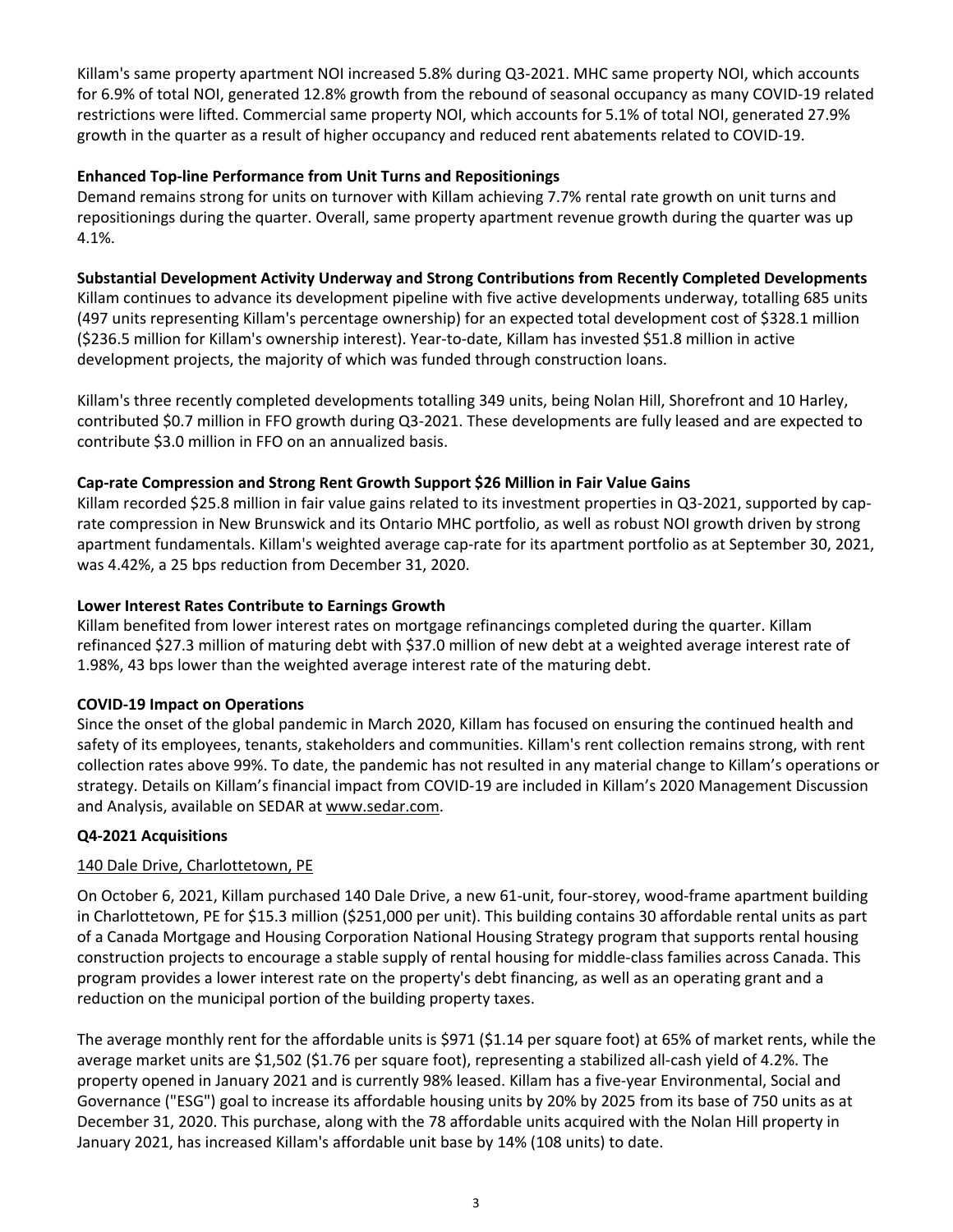### Emma Place, Moncton, NB

On October 18, 2021, Killam acquired Emma Place, a new concrete building located at 1321 Mountain Road in Moncton, NB for \$31.8 million (\$269,500 per unit), representing a stabilized all-cash yield of 3.9%. This 118-unit property has a mix of large one and two bedroom units at an average size of 1,035 square feet, an average monthly rent of \$1,402 (\$1.35 per square foot) and is currently 91% leased. Building amenities include a fitness room and large social room, along with underground parking. Emma Place is centrally located in Moncton, close to a variety of amenities and well-situated to serve a wide demographic of tenants.

#### Heritage Valley Central, Edmonton, AB

On October 28, 2021, Killam purchased Heritage Valley Central, a newly constructed wood-frame building located at 11823 22nd Avenue SW in Edmonton, AB for \$28.9 million (\$235,000 per unit), representing a stabilized all-cash yield of 4.7%. This 123-unit property has a mix of one and two bedroom units at an average monthly rent of \$1,507 (\$1.79 per square foot) and is currently 90% leased. This property is in close proximity to other Killam assets and is ideally situated to serve the incoming medical professionals that will staff the new Edmonton hospital that is being built nearby.

### Nautical Luxury Suites at Summerside, Edmonton, AB

Killam has agreed to acquire Nautical Luxury Suites at Summerside, a 180-unit property that contains three newly constructed wood-frame buildings located at 4203, 4207, and 4211 Savaryn Drive SW in Edmonton, AB for \$42.3 million (\$235,000 per unit), representing a stabilized all-cash yield of 4.9%. This property has a mix of one and two bedroom units at an average monthly rent of \$1,525 (\$1.74 per square foot) and is currently 98% leased. Nautical Suites has quality luxurious finishes, underground parking, state-of-the-art mechanical systems and exclusive beach access at the neighbouring lake. This purchase is expected to close during the second week of November.

### **ESG Commitment Leads to Improved GRESB ESG rating**

Killam's commitment to enhance its comprehensive ESG program has earned a green, two-star designation for its 2021 GRESB real estate assessment and realized a 40% score improvement from its initial participation in 2019. Killam also earned a GRESB Public Disclosure survey rating of "A", outperforming both the global and its GRESB determined comparison group ratings.

The GRESB survey evaluates hundreds of real estate companies worldwide in areas such as management, governance, sustainability, environmental and social programs and policies. The GRESB Public Disclosure survey measures material sustainability disclosures of publicly listed real estate investment companies. Additional details about Killam's ESG efforts and goals can be found in Killam Apartment REIT's 2020 ESG Report and on its ESG [website.](https://killamreit.com/esg/environmental)

## **Financial Summary (in thousands, except per unit amounts)**

FFO is recognized as an industry-wide standard measure of a real estate entity's operating performance, and Management considers FFO per unit to be a key measure of operating performance. REALPAC, Canada's senior national industry association for owners and managers of investment real estate, has recommended guidelines for a standard industry calculation of FFO based on IFRS. Killam calculates FFO in accordance with the REALPAC definition. Notwithstanding the foregoing, FFO does not have a standardized meaning under IFRS and therefore may not be comparable to similarly titled measures presented by other publicly traded companies.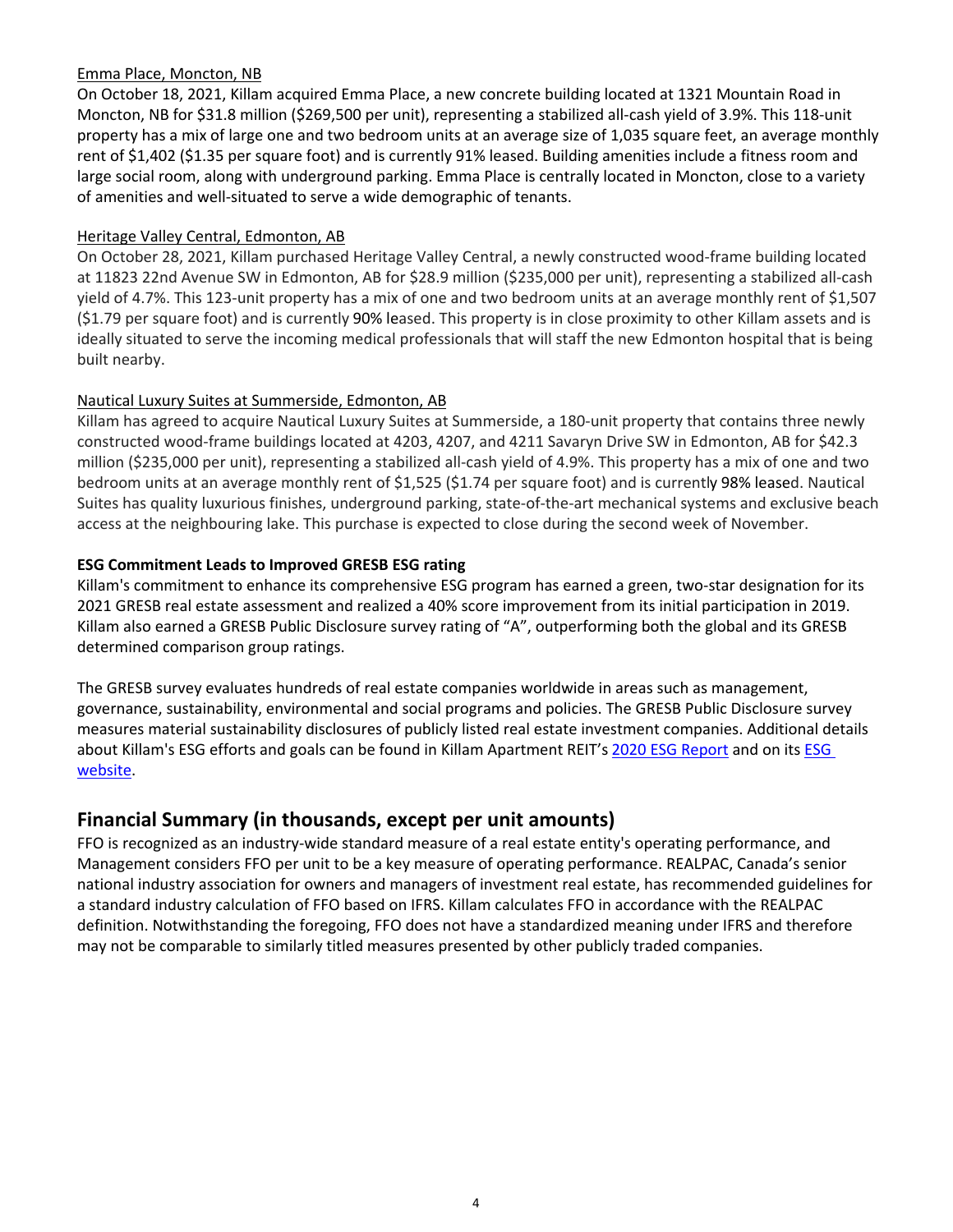| <b>Consolidated Financial Highlights (unaudited)</b> | Three months ended September 30, |          | Nine months ended September 30, |           |
|------------------------------------------------------|----------------------------------|----------|---------------------------------|-----------|
| (000's)                                              | 2021                             | 2020     | 2021                            | 2020      |
| Property revenue                                     | \$76.244                         | \$66,653 | \$213,919                       | \$194,846 |
| Net operating income                                 | 50,455                           | 43,198   | 135,315                         | 122,335   |
| Fair value adjustments                               | 21.427                           | 15,240   | 155,897                         | 25,105    |
| Net income                                           | 46.634                           | 37,465   | 210.726                         | 97,476    |
| Net income attributable to unitholders               | 46.630                           | 37,460   | 210,717                         | 97,463    |

| <b>Reconciliation of Net Income to FFO</b>        | Three months ended September 30, |           | Nine months ended September 30, |           |
|---------------------------------------------------|----------------------------------|-----------|---------------------------------|-----------|
|                                                   | 2021                             | 2020      | 2021                            | 2020      |
| Net income                                        | \$46,634                         | \$37,465  | \$210,726                       | \$97,476  |
| Fair value adjustments                            | (21, 427)                        | (15, 240) | (155, 897)                      | (25, 105) |
| Non-controlling interest                          | (4)                              | (5)       | (9)                             | (13)      |
| Internal commercial leasing costs                 | 52                               | 51        | 155                             | 213       |
| Deferred tax expense (recovery)                   | 8,289                            | 5,503     | 31,677                          | 2,849     |
| Interest expense on exchangeable units            | 687                              | 697       | 2,065                           | 2,087     |
| Unrealized (gain) loss on derivative liability    | (18)                             | (5)       | (98)                            | 489       |
| Depreciation on owner-occupied building           | 26                               | 39        | 80                              | 122       |
| Change in principal related to lease liabilities  | 7                                | 8         | 22                              | 24        |
| <b>FFO</b>                                        | \$34,246                         | \$28,513  | \$88,721                        | \$78,142  |
| FFO per unit - diluted                            | \$0.30                           | \$0.27    | \$0.80                          | \$0.75    |
| Weighted average number of units – basic (000s)   | 114,090                          | 105,528   | 110,473                         | 103,400   |
| Weighted average number of units – diluted (000s) | 114,250                          | 105,691   | 110,633                         | 103,564   |

AFFO is a non-IFRS supplemental measure used by real estate analysts and investors to assess FFO after taking into consideration capital invested to maintain the earning capacity of a portfolio. AFFO may not be comparable to similar measures presented by other real estate trusts or companies. Management believes that significant judgment is required to determine the annual capital expenditures ("capex") that relate to maintaining the earning capacity of an asset compared to the capex that generate higher rents or more efficient operations. Killam uses a rolling three-year historic average of actual maintenance capex for its apartment and MHC portfolios to calculate AFFO. This includes a maintenance capex reserve of \$900 per apartment unit, \$300 per MHC site and \$0.80 per square foot for commercial properties.

| <b>Reconciliation of FFO to AFFO</b>                 |          |          | Three months ended September 30, Nine months ended September 30, |           |  |
|------------------------------------------------------|----------|----------|------------------------------------------------------------------|-----------|--|
|                                                      | 2021     | 2020     | 2021                                                             | 2020      |  |
| <b>FFO</b>                                           | \$34,246 | \$28,512 | \$88,721                                                         | \$78,142  |  |
| Maintenance capital expenditures                     | (4,589)  | (4,221)  | (13, 357)                                                        | (12, 589) |  |
| Commercial straight-line rent adjustment             | (58)     | (108)    | (309)                                                            | (446)     |  |
| Internal commercial leasing costs                    | (89)     | (84)     | (286)                                                            | (302)     |  |
| <b>AFFO</b>                                          | \$29,510 | \$24,099 | \$74,769                                                         | \$64,805  |  |
| AFFO per unit – basic                                | \$0.26   | \$0.23   | \$0.68                                                           | \$0.63    |  |
| AFFO per unit - diluted                              | \$0.26   | \$0.23   | \$0.68                                                           | \$0.63    |  |
| AFFO payout ratio - diluted                          | 66%      | 75%      | 76%                                                              | 82%       |  |
| AFFO payout ratio – rolling 12 months <sup>(1)</sup> | 77%      | 81%      |                                                                  |           |  |
| Weighted average number of units - basic (000s)      | 114,090  | 105,528  | 110,473                                                          | 103,400   |  |
| Weighted average number of units – diluted (000s)    | 114,250  | 105,691  | 110,633                                                          | 103,564   |  |

(1) Based on Killam's annual distribution of \$0.68170 for the 12-month period ended September 30, 2021, and \$0.67169 for the 12-month period ended September 30, 2020. The calculation uses a maintenance capex reserve for apartments of \$900 for the rolling 12 months ended September 30, 2021 and 2020.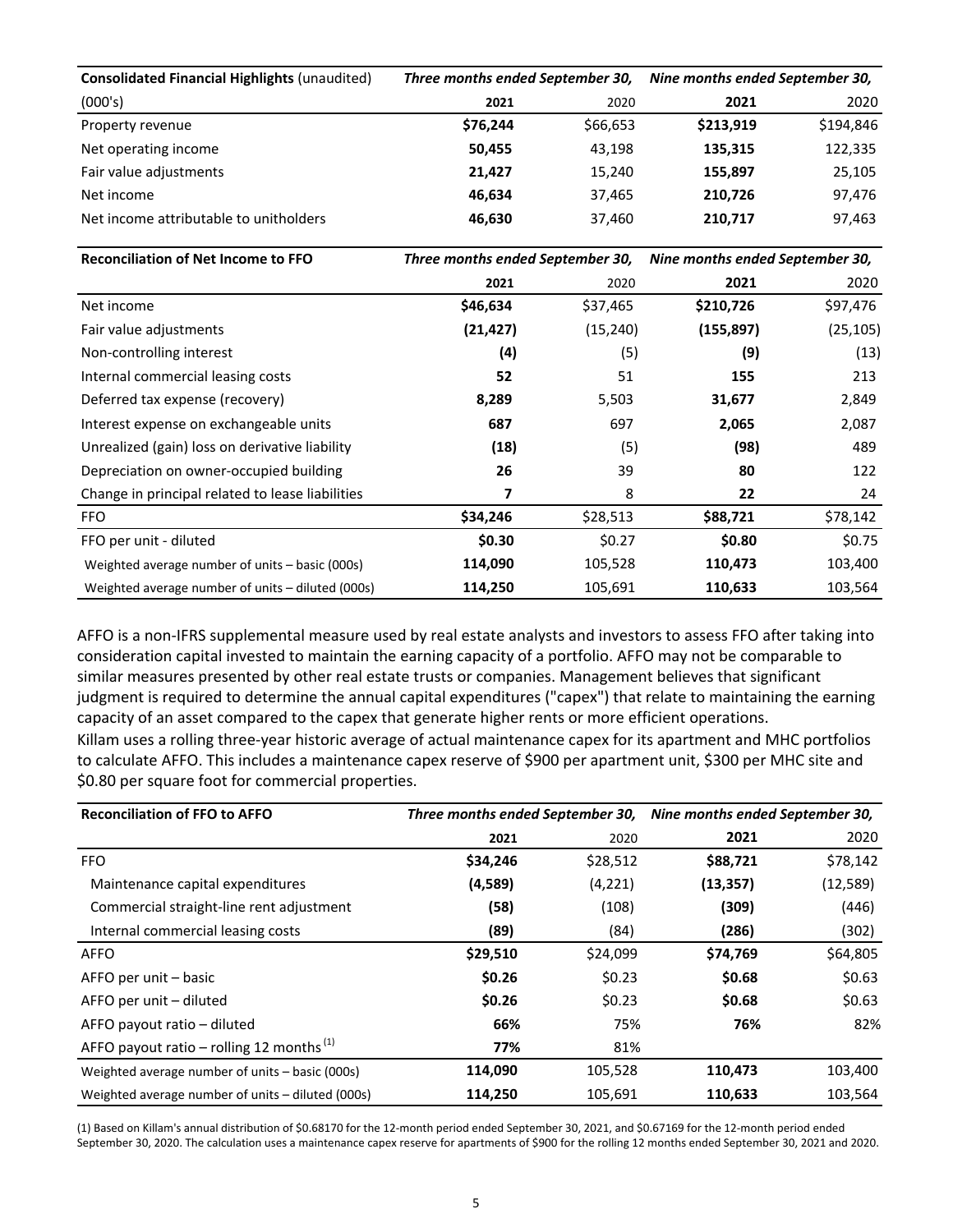## **Financial Statements**

Killam's condensed consolidated interim Financial Statements and Management's Discussion and Analysis for the three and nine months ended September 30, 2021, are posted under Financial Reports in the Investor Relations section of Killam's website at www.killamreit.com and are available on SEDAR at www.sedar.com. Readers are directed to these documents for financial details and a discussion of Killam's results.

## **Results Conference Call**

Management will host a webcast and conference call to discuss these results and current business initiatives on Thursday, November 4, 2021, at 9:00 AM eastern time. The webcast will be accessible on Killam's website at the following link http://www.killamreit.com/investor-relations/events-and-presentations. A replay will be available for 7 days after the webcast at the same link.

The dial-in numbers for the conference call are as follows: North America (toll free): 1-888-664-6392 Overseas or local (Toronto): 1-416-764-8659

## **Profile**

Killam Apartment REIT, based in Halifax, Nova Scotia, is one of Canada's largest residential landlords, owning, operating and developing a portfolio of apartments and manufactured home communities. Killam's strategy to enhance value and profitability focuses on three priorities: 1) increasing earnings from existing operations, 2) expanding its portfolio and diversifying geographically through accretive acquisitions, with an emphasis on newer properties, and 3) developing high-quality properties in its core markets.

## **Non-IFRS Measures**

Management believes these non-IFRS financial measures are relevant measures of the ability of the REIT to earn revenue and to evaluate Killam's financial performance. The non-IFRS measures should not be construed as alternatives to net income or cash flow from operating activities determined in accordance with IFRS, as indicators of Killam's performance, or sustainability of Killam's distributions. These measures do not have standardized meanings under IFRS and therefore may not be comparable to similarly titled measures presented by other publicly traded organizations.

- Funds from operations (FFO) is a non-GAAP financial measure of operating performance widely used by the Canadian real estate industry based on the definition set forth by REALPAC. FFO and applicable per unit amounts, are calculated by Killam as net income adjusted for depreciation on an owner-occupied building, fair value gains (losses), interest expense related to exchangeable units, gains (losses) on disposition, deferred tax expense (recovery), unrealized gains (losses) on derivative liability, internal commercial leasing costs, interest expense related to lease liabilities, and non-controlling interest. FFO is calculated in accordance with the REALPAC definition.
- Adjusted funds from operations (AFFO) is a non-GAAP financial measure of operating performance widely used by the Canadian real estate industry based on the definition set forth by REALPAC. AFFO and applicable per unit amounts and payout ratios, are calculated by Killam as FFO less an allowance for maintenance capex (a three-year rolling historical average capital spend to maintain and sustain Killam's properties), commercial leasing costs and straight-line commercial rents. AFFO is calculated in accordance with the REALPAC definition. Management considers AFFO an earnings metric.
- Per unit calculations are calculated using the applicable non-IFRS financial measures noted above, i.e. FFO, AFFO and/or ACFO, divided by the basic or diluted number of units outstanding.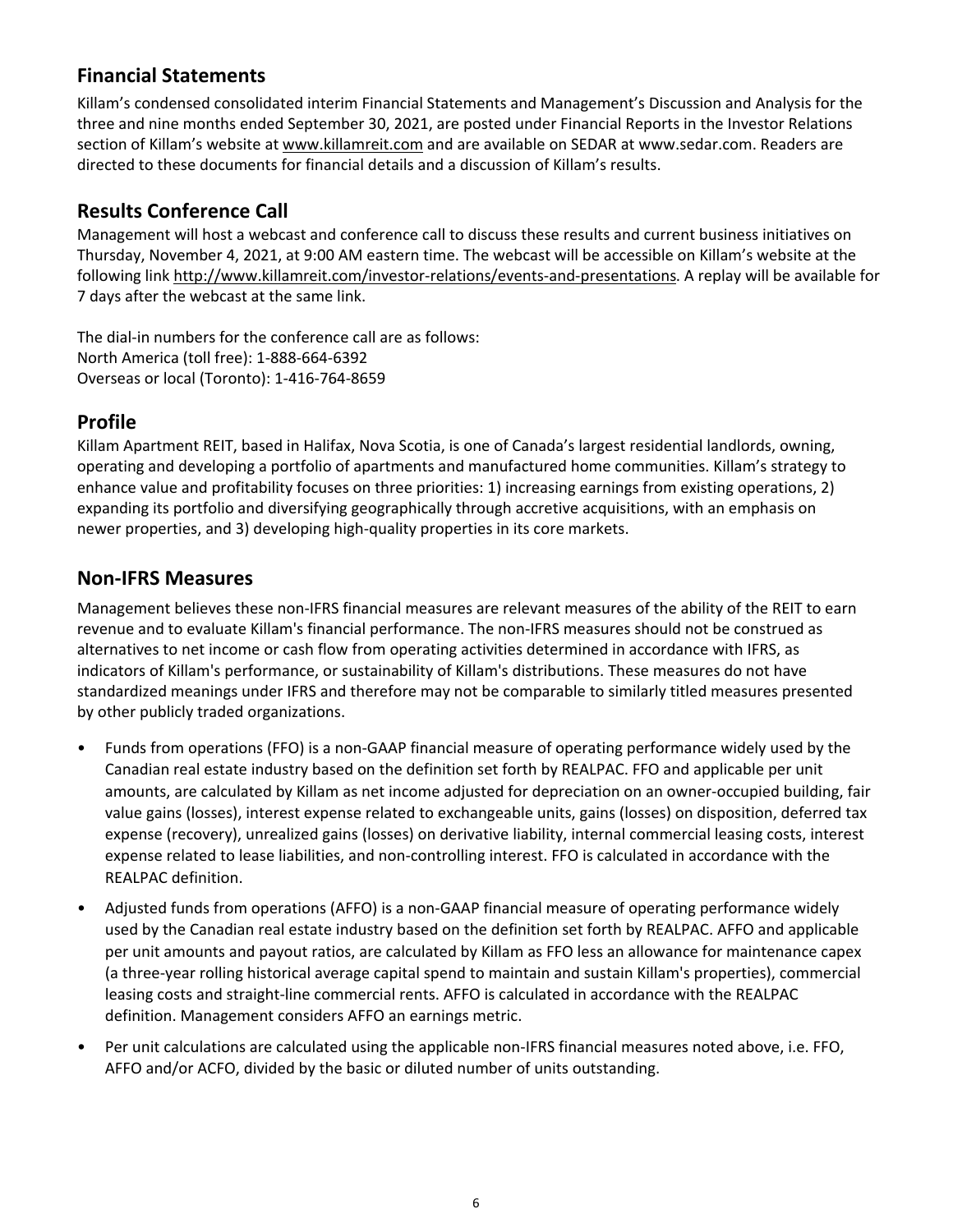## **Supplementary Financial Measures**

- Same property results in relation to Killam are revenues and property operating expenses for stabilized properties that Killam has owned for equivalent periods in 2021 and 2020. For Killam's commercial portfolio same property NOI is presented on a cash basis, as it excludes straight-line rent. Same property results represent 86.9% of the fair value of Killam's investment property portfolio as at September 30, 2021. Excluded from same property results in 2021 are acquisitions, dispositions and developments completed in 2020 and 2021, non-stabilized commercial properties linked to development projects, and other adjustments to normalize for revenue or expense items that relate to prior periods or are not operational.
- Same property average rent is calculated by taking a weighted average of the total residential rent for the months of the quarter ending divided by the number of the units per region for stabilized properties that Killam has owned for equivalent periods in 2021 and 2020. For total residential rents, rents for occupied units are contracted rent and rents for vacant units are estimated market rent.
- Interest coverage is calculated by dividing adjusted EBITDA by interest expense, less interest expense related to exchangeable units. Earnings before interest, tax, depreciation and amortization (EBITDA) is calculated by Killam as income before fair value adjustments, gains (losses) on disposition, income taxes, interest, deprecation and amortization.
- Debt to total assets is calculated by dividing total interest-bearing debt (net of cash) by total assets, excluding right-of-use assets.

For information, please contact:

Nancy Alexander, CPA, CA Vice President, Investor Relations & Sustainability nalexander@killamREIT.com (902) 442-0374 

*Note:* The Toronto Stock Exchange has neither approved nor disapproved of the information contained herein. *Certain statements in this press release may constitute forward-looking statements. In some cases, forward-looking* statements can be identified by the use of words such as "may", "will", "should", "expect", "plan", "anticipate", "believe", "estimate", "potential", "continue", "remain", "forecast" or the negative of these terms or other *comparable terminology, and by discussions of strategies that involve risks and uncertainties. Such forward-looking* statements may include, among other things, statements regarding: market fundamentals and regional economies in Killam's markets, demand, construction, development and renovation and the timing thereof, the total *investment in development projects and Killam's share thereof, renewals and leasing, return and cost per unit, available units, rental and expense growth expectations, opportunities related to new acquisitions, net operating income growth and annualized FFO expectations, Killam's ability to execute its growth strategy, stabilized all-cash* yields from certain properties, benefits as a result of participation in government programs, and demand for certain properties based on proximity to infrastructure and developments.

*Readers* should be aware that these statements are subject to known and unknown risks, uncertainties and other *factors* that could cause actual results to differ materially from those anticipated or implied, or those suggested by any forward-looking statements, including: the effects, duration and government responses to the COVID-19 pandemic and the effectiveness of measures intended to mitigate the impact of COVID-19 and any variants thereof; *including vaccines; competition; national and regional economic conditions and the availability of capital to fund further investments in Killam's business. For more exhaustive information on these risks and uncertainties, readers* should refer to Killam's most recently filed annual information form dated March 31, 2021, as well as Killam's most recently filed MD&A, each of which are available at www.sedar.com. Given these uncertainties, readers are *cautioned not to place undue reliance on any forward-looking statements contained in this press release.*